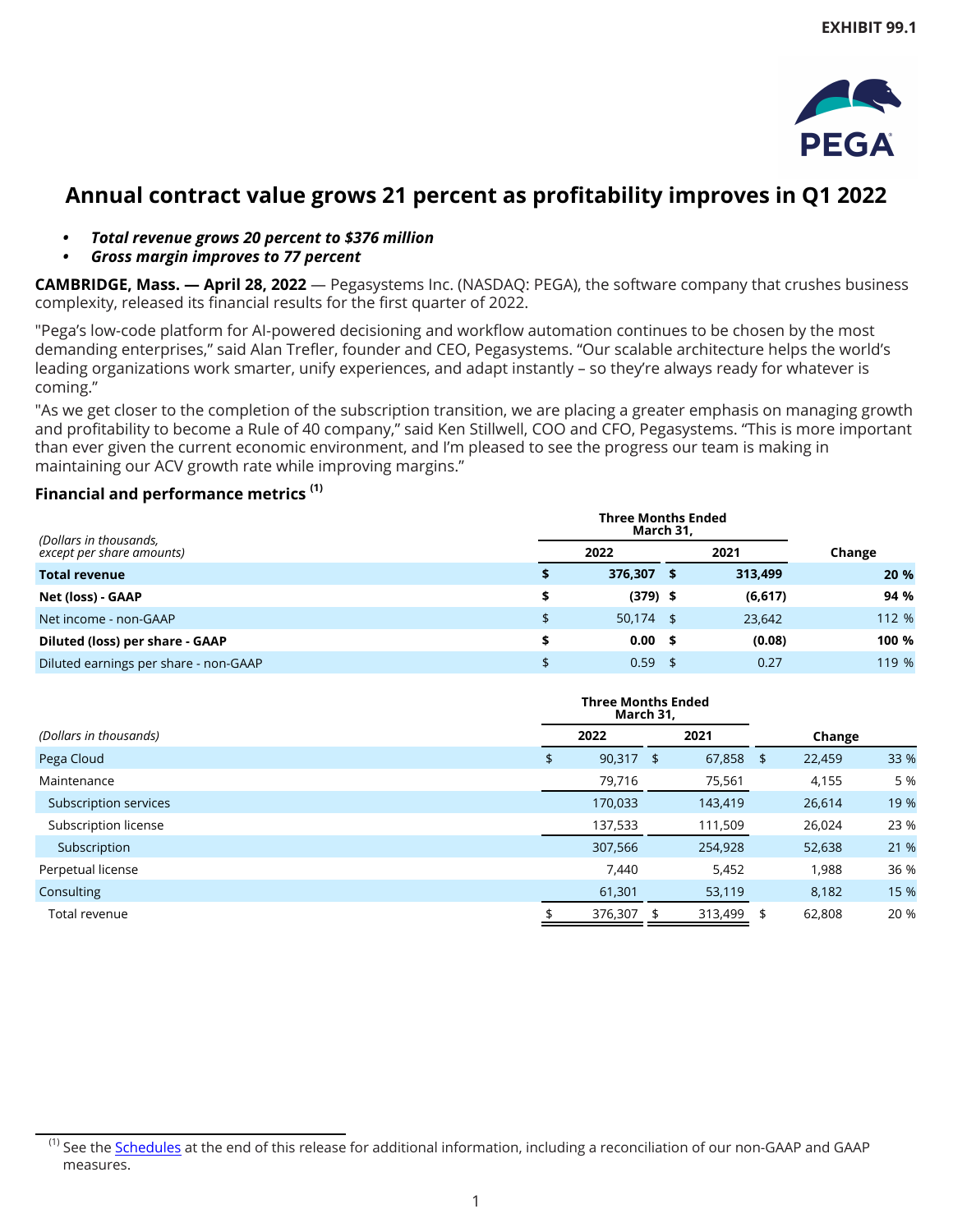## **Total ACV 21% Growth in Q1 2022**



Foreign currency exchange rate changes were a 1% to 2% headwind to ACV growth since March 31, 2021.



## **Quarterly conference call**

A conference call and audio-only webcast will be conducted at 5:00 p.m. EDT on April 28, 2022. Members of the public and investors are invited to join the call and participate in the question and answer session by dialing 1-844-825-9789 (domestic), 1-412-317-5180 (international), or via webcast (https://viavid.webcasts.com/starthere.jsp? ei=1542115&tp\_key=f6987abb7b) by logging onto www.pega.com at least five minutes prior to the event's broadcast and clicking on the webcast icon in the Investors section.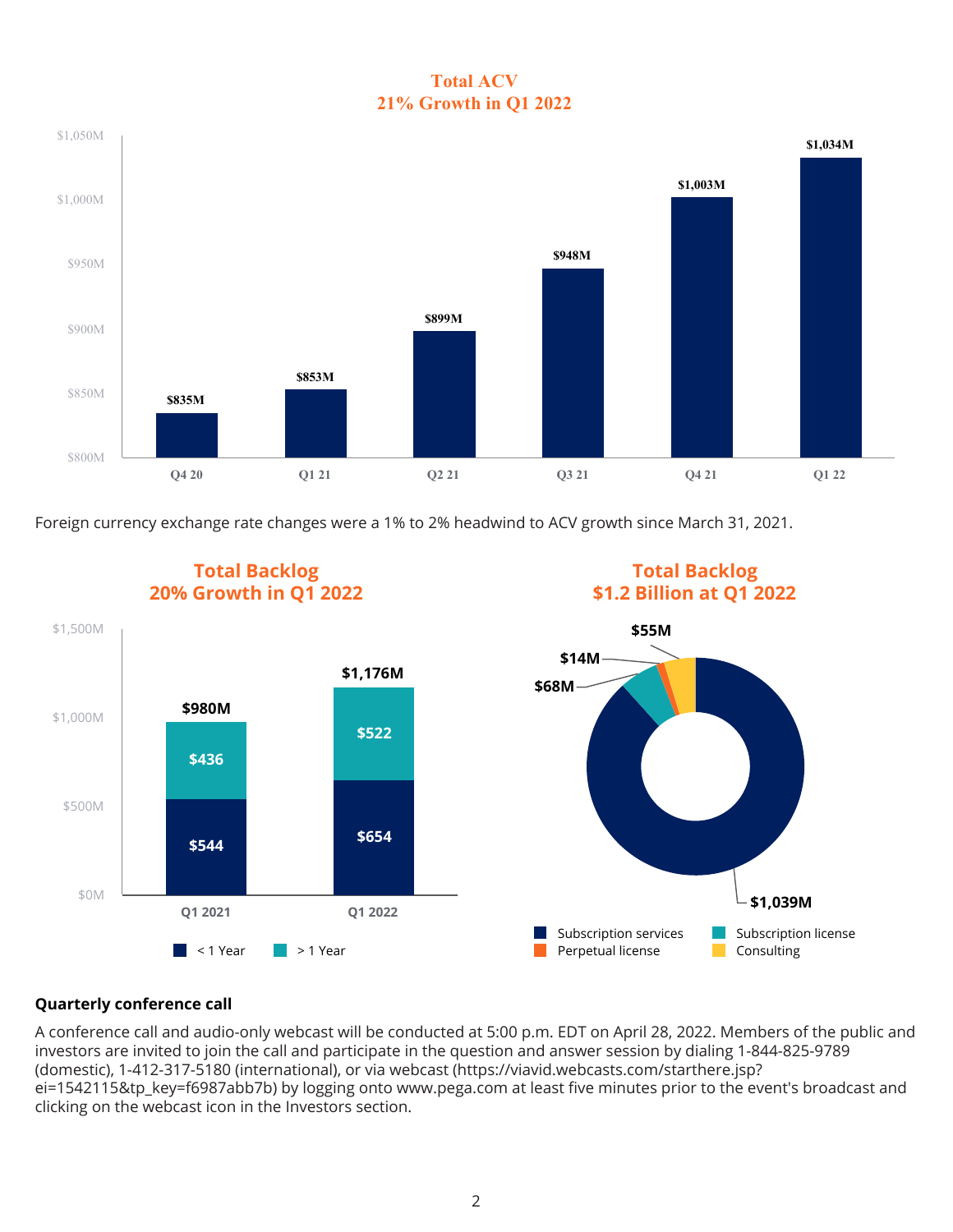### **Discussion of non-GAAP financial measures**

We believe that non-GAAP financial measures help investors understand our core operating results and prospects, consistent with how management measures and forecasts our performance without the effect of often one-time charges and other items outside our normal operations. The supplementary non-GAAP financial measures are not meant to be superior to or a substitute for financial measures prepared under U.S. GAAP.

A reconciliation of our non-GAAP and GAAP measures is at the end of this release.

#### **Forward-looking statements**

Certain statements in this press release may be "forward-looking statements" as defined in the Private Securities Litigation Reform Act of 1995.

Words such as expects, anticipates, intends, plans, believes, will, could, should, estimates, may, targets, strategies, projects, forecasts, guidance, likely, and usually, or variations of such words and other similar expressions identify forward-looking statements, which are based on current expectations and assumptions.

Forward-looking statements deal with future events and are subject to risks and uncertainties that are difficult to predict, including, but not limited to:

- our future financial performance and business plans;
- the adequacy of our liquidity and capital resources;
- the continued payment of our quarterly dividends;
- the timing of revenue recognition;
- management of our transition to a more subscription-based business model;
- variation in demand for our products and services, including among clients in the public sector;
- reliance on key personnel;

• global economic and political conditions and uncertainty, including continued impacts from the ongoing COVID-19 pandemic and the war in Ukraine;

- reliance on third-party service providers, including hosting providers;
- compliance with our debt obligations and covenants;
- the potential impact of our convertible senior notes and Capped Call Transactions;
- foreign currency exchange rates;
- the potential legal and financial liabilities and damage to our reputation due to cyber-attacks;
- security breaches and security flaws;

• our ability to protect our intellectual property rights, costs associated with defending such rights, as well as intellectual property rights claims and other related claims by third parties;

- our client retention rate; and
- management of our growth.

These risks and others that may cause actual results to differ materially from those expressed in such forward-looking statements are described further in Part I of our Annual Report on Form 10-K for the year ended December 31, 2021, Part II of our Quarterly Report on Form 10-Q for the quarter ended March 31, 2022, and other filings we make with the U.S. Securities and Exchange Commission ("SEC").

Except as required by applicable law, we do not undertake and expressly disclaim any obligation to update or revise these forward-looking statements publicly, whether due to new information, future events, or otherwise.

The forward-looking statements in this press release represent our views as of April 28, 2022.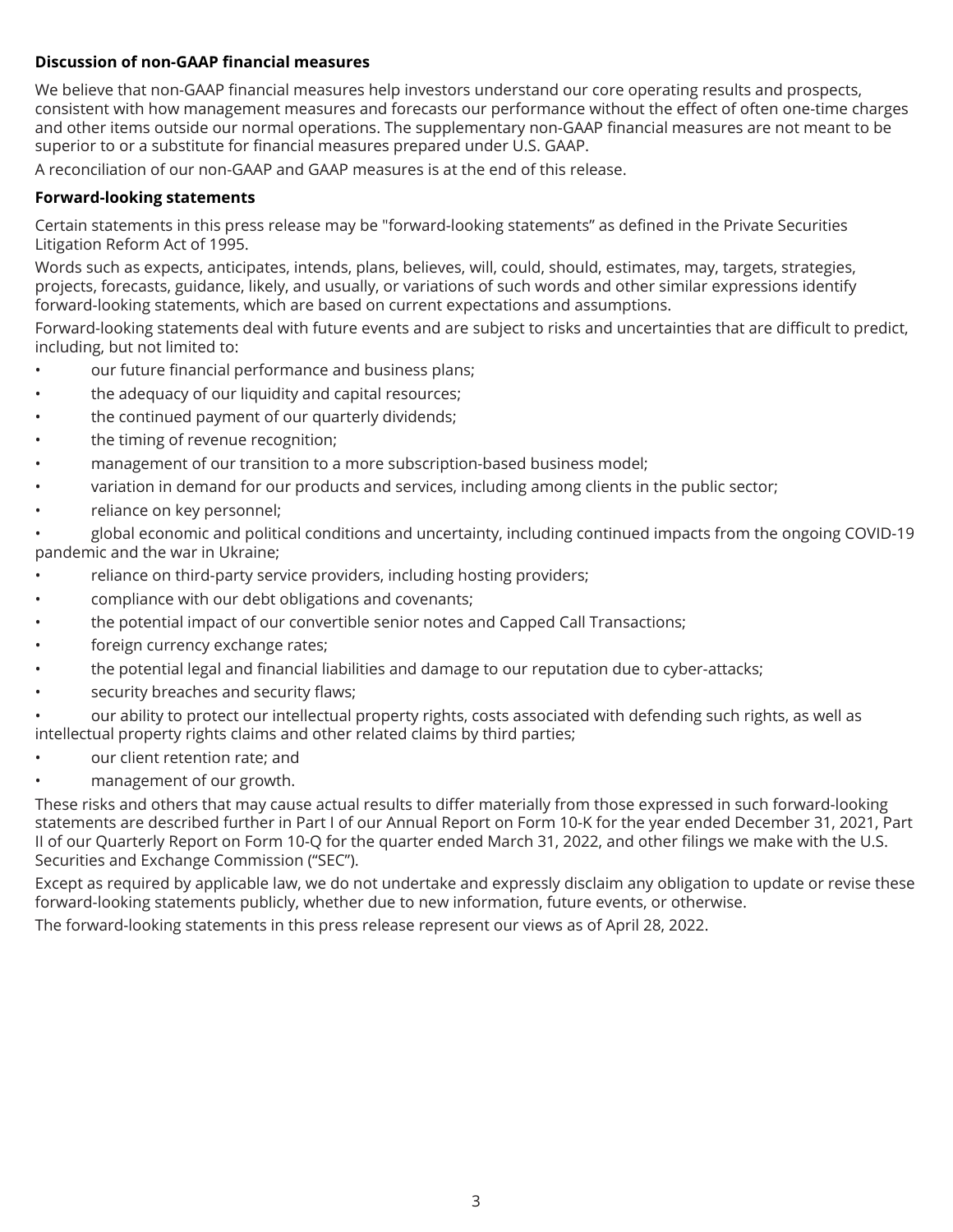#### **About Pegasystems**

Pega delivers innovative software that crushes business complexity. From maximizing customer lifetime value to streamlining service to boosting efficiency, we help the world's leading brands solve problems fast and transform for tomorrow. Pega clients make better decisions and get work done with real-time AI and intelligent automation. And, since 1983, we've built our scalable architecture and low-code platform to stay ahead of rapid change. Our solutions save people time, so our clients' employees and customers can get back to what matters most. For more information on Pegasystems (NASDAQ: PEGA) visit www.pega.com.

### **Press contact:**

Lisa Pintchman Pegasystems Inc. lisapintchman.rogers@pega.com 617-866-6022 Twitter: @pega

#### **Investor contact:**

Garo Toomajanian ICR for Pegasystems Inc. pegainvestorrelations@pega.com 617-866-6077

*All trademarks are the property of their respective owners.*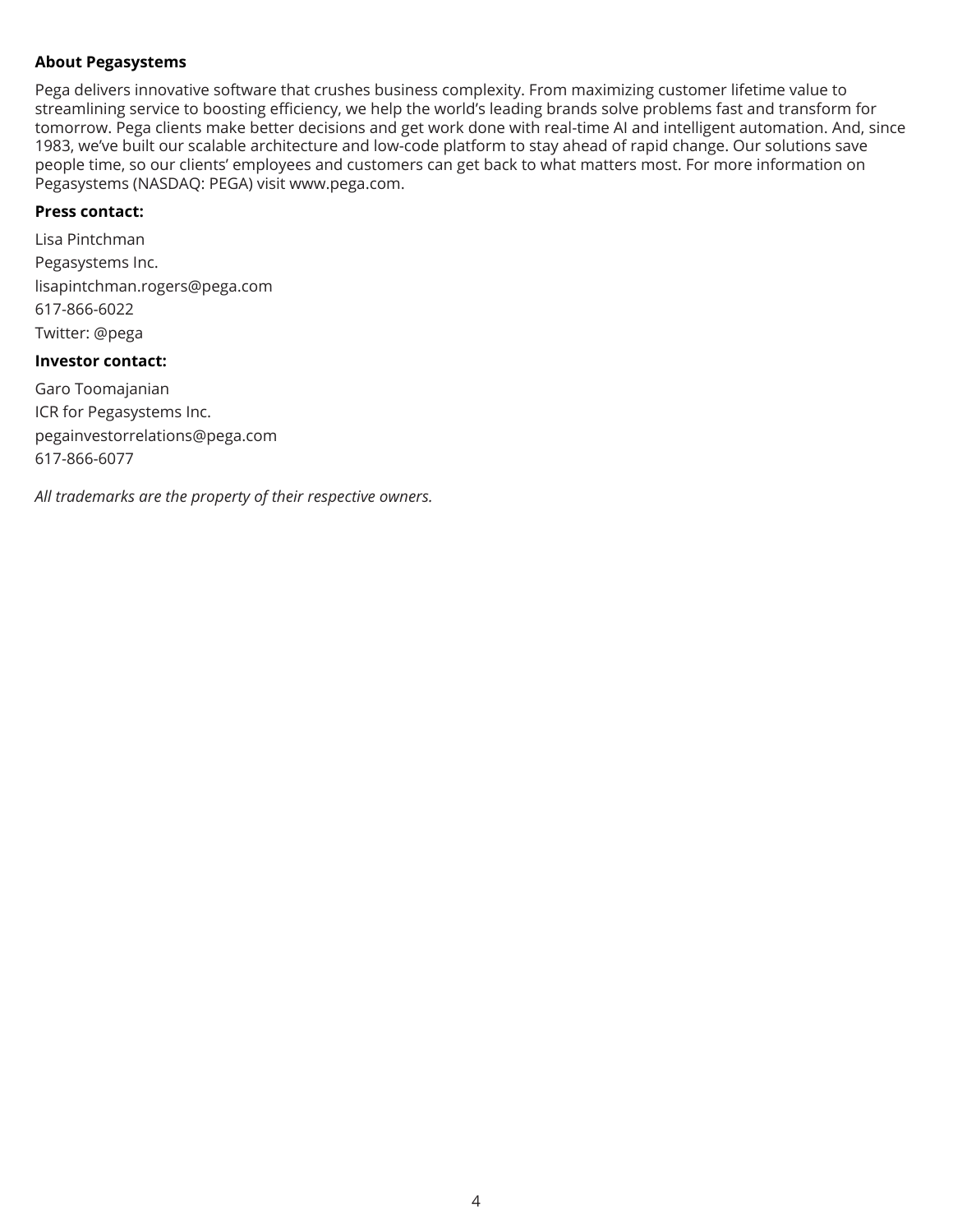### **PEGASYSTEMS INC. UNAUDITED CONDENSED CONSOLIDATED STATEMENTS OF OPERATIONS (in thousands, except per share amounts)**

<span id="page-4-0"></span>

|                                                      |                                | <b>Three Months Ended</b><br>March 31, |
|------------------------------------------------------|--------------------------------|----------------------------------------|
|                                                      | 2022                           | 2021                                   |
| <b>Revenue</b>                                       |                                |                                        |
| Subscription services                                | 170,033 \$<br>\$               | 143,419                                |
| Subscription license                                 | 137,533                        | 111,509                                |
| Perpetual license                                    | 7,440                          | 5,452                                  |
| Consulting                                           | 61,301                         | 53,119                                 |
| Total revenue                                        | 376,307                        | 313,499                                |
| <b>Cost of revenue</b>                               |                                |                                        |
| Subscription services                                | 32,030                         | 28,343                                 |
| Subscription license                                 | 622                            | 620                                    |
| Perpetual license                                    | 34                             | 30                                     |
| Consulting                                           | 55,511                         | 53,454                                 |
| Total cost of revenue                                | 88,197                         | 82,447                                 |
| Gross profit                                         | 288,110                        | 231,052                                |
| <b>Operating expenses</b>                            |                                |                                        |
| Selling and marketing                                | 162,236                        | 148,739                                |
| Research and development                             | 71,490                         | 62,442                                 |
| General and administrative                           | 35,764                         | 18,270                                 |
| Total operating expenses                             | 269,490                        | 229,451                                |
| Income from operations                               | 18,620                         | 1,601                                  |
| Foreign currency transaction gain (loss)             | 2,876                          | (5,098)                                |
| Interest income                                      | 207                            | 153                                    |
| Interest expense                                     | (1,946)                        | (1,880)                                |
| (Loss) on capped call transactions                   | (30, 560)                      | (19, 117)                              |
| Other income, net                                    | 2,741                          | 106                                    |
| (Loss) before (benefit from) income taxes            | (8,062)                        | (24, 235)                              |
| (Benefit from) income taxes                          | (7,683)                        | (17,618)                               |
| Net (loss)                                           | $\frac{1}{2}$<br>$(379)$ \$    | (6, 617)                               |
| (Loss) per share                                     |                                |                                        |
| <b>Basic</b>                                         | \$<br>$\overline{\phantom{0}}$ | \$<br>(0.08)                           |
| Diluted                                              | \$<br>$\equiv$                 | \$<br>(0.08)                           |
| Weighted-average number of common shares outstanding |                                |                                        |
| <b>Basic</b>                                         | 81,680                         | 81,004                                 |
| <b>Diluted</b>                                       | 81,680                         | 81,004                                 |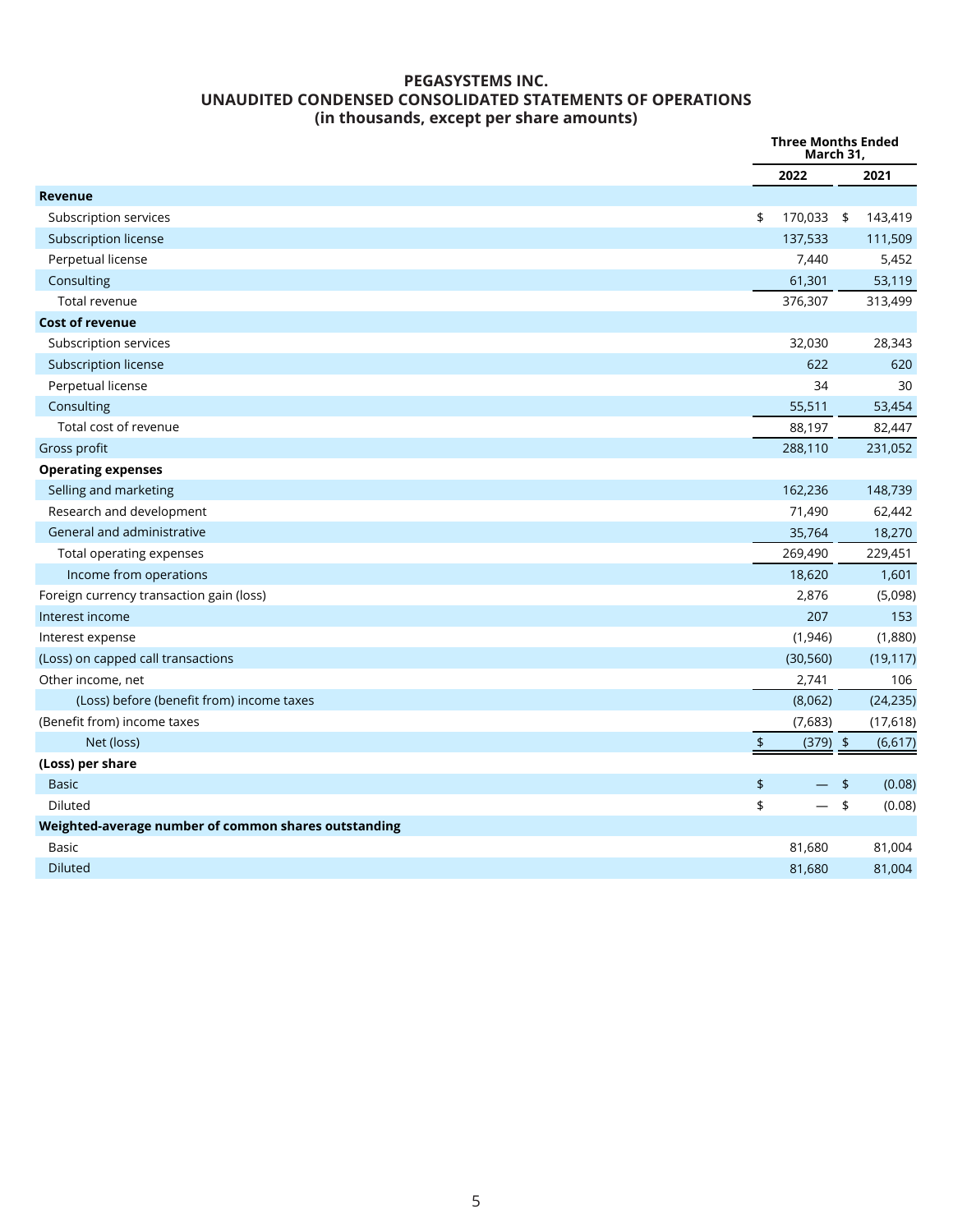#### **PEGASYSTEMS INC. UNAUDITED RECONCILIATION OF SELECTED GAAP MEASURES TO NON-GAAP MEASURES (1) (in thousands, except percentages and per share amounts)**

|                                                                         | <b>Three Months Ended</b><br>March 31, |                |  |           |        |
|-------------------------------------------------------------------------|----------------------------------------|----------------|--|-----------|--------|
|                                                                         |                                        | 2022           |  | 2021      | Change |
| Net (loss) - GAAP                                                       | \$                                     | $(379)$ \$     |  | (6, 617)  | 94 %   |
| Stock-based compensation <sup>(2)</sup>                                 |                                        | 28,227         |  | 30,100    |        |
| Capped call transactions                                                |                                        | 30,560         |  | 19,117    |        |
| Litigation                                                              |                                        | 17,368         |  | 1,960     |        |
| Convertible senior notes                                                |                                        | 719            |  | 673       |        |
| Headquarters lease                                                      |                                        |                |  | (3, 417)  |        |
| Amortization of intangible assets                                       |                                        | 972            |  | 1,002     |        |
| Foreign currency transaction (gain) loss                                |                                        | (2,876)        |  | 5,098     |        |
| Other                                                                   |                                        | (2,582)        |  | 12        |        |
| Income tax effects <sup>(3)</sup>                                       |                                        | (21, 835)      |  | (24, 286) |        |
| Net income - non-GAAP                                                   |                                        | 50,174 \$      |  | 23,642    | 112 %  |
|                                                                         |                                        |                |  |           |        |
| <b>Diluted (loss) per share - GAAP</b>                                  | \$                                     | $0.00 \quad $$ |  | (0.08)    | 100 %  |
| non-GAAP adjustments                                                    |                                        | 0.59           |  | 0.35      |        |
| Diluted earnings per share - non-GAAP                                   |                                        | 0.59           |  | 0.27      | 119 %  |
|                                                                         |                                        |                |  |           |        |
| Diluted weighted-average number of common shares outstanding - GAAP     |                                        | 81,680         |  | 81,004    | 1 %    |
| non-GAAP Adjustments                                                    |                                        | 2,743          |  | 5,129     |        |
| Diluted weighted-average number of common shares outstanding - non-GAAP |                                        | 84,423         |  | 86,133    | (2)%   |

(1) Our non-GAAP financial measures reflect the following adjustments:

- Stock-based compensation: We have excluded stock-based compensation from our non-GAAP operating expenses and profitability measures. Although stock-based compensation is a key incentive offered to our employees, and we believe such compensation contributed to our revenues recognized during the periods presented and is expected to contribute to our future revenues, we continue to evaluate our business performance excluding stock-based compensation.
- Capped call transactions: We have excluded gains and losses related to our capped call transactions held at fair value under U.S. GAAP. The capped call transactions are expected to reduce common stock dilution and/or offset any potential cash payments we must make, other than for principal and interest, upon conversion of the Notes. We believe excluding these amounts from our non-GAAP financial measures is useful to investors as the types of events giving rise to them are not representative of our core business operations and ongoing operating performance. In addition, we reflect the effect of the capped call transactions on the weighted-average number of common shares outstanding in our non-GAAP financial measures as we believe it provides investors with useful information when evaluating our financial performance on a per-share basis.
- Litigation: Includes legal fees and related expenses arising from proceedings outside of the ordinary course of business. We believe excluding these expenses from our non-GAAP financial measures is useful to investors as the disputes giving rise to them are not representative of our core business operations and ongoing operating performance.
- Convertible senior notes: In February 2020, we issued convertible senior notes with an aggregate principal amount of \$600 million, due March 1, 2025, in a private placement. We believe excluding the amortization of debt discounts and issuance costs provides a useful comparison of our operational performance in different periods.
- Headquarters lease: In February 2021, we agreed to accelerate our exit from our then Cambridge, Massachusetts headquarters to October 1, 2021, in exchange for a one-time payment from our landlord of \$18 million, which was received in October 2021. We believe excluding the impact from our non-GAAP financial measures is useful to investors as the modified lease, including the \$18 million payment, is not representative of our core business operations and ongoing operating performance.
- Amortization of intangible assets: We have excluded the amortization of intangible assets from our non-GAAP operating expenses and profitability measures. Amortization of intangible assets fluctuates in amount and frequency and is significantly affected by the timing and size of acquisitions. Investors should note that intangible assets contributed to our revenues recognized during the periods presented and are expected to contribute to future revenues. Amortization of intangible assets is likely to recur in future periods.
- Foreign currency transaction (gain) loss: We have excluded foreign currency transaction gains and losses from our non-GAAP profitability measures. Foreign currency transaction gains and losses fluctuate in amount and frequency and are significantly affected by foreign exchange market rates. Foreign currency transaction gains and losses are likely to recur in future periods.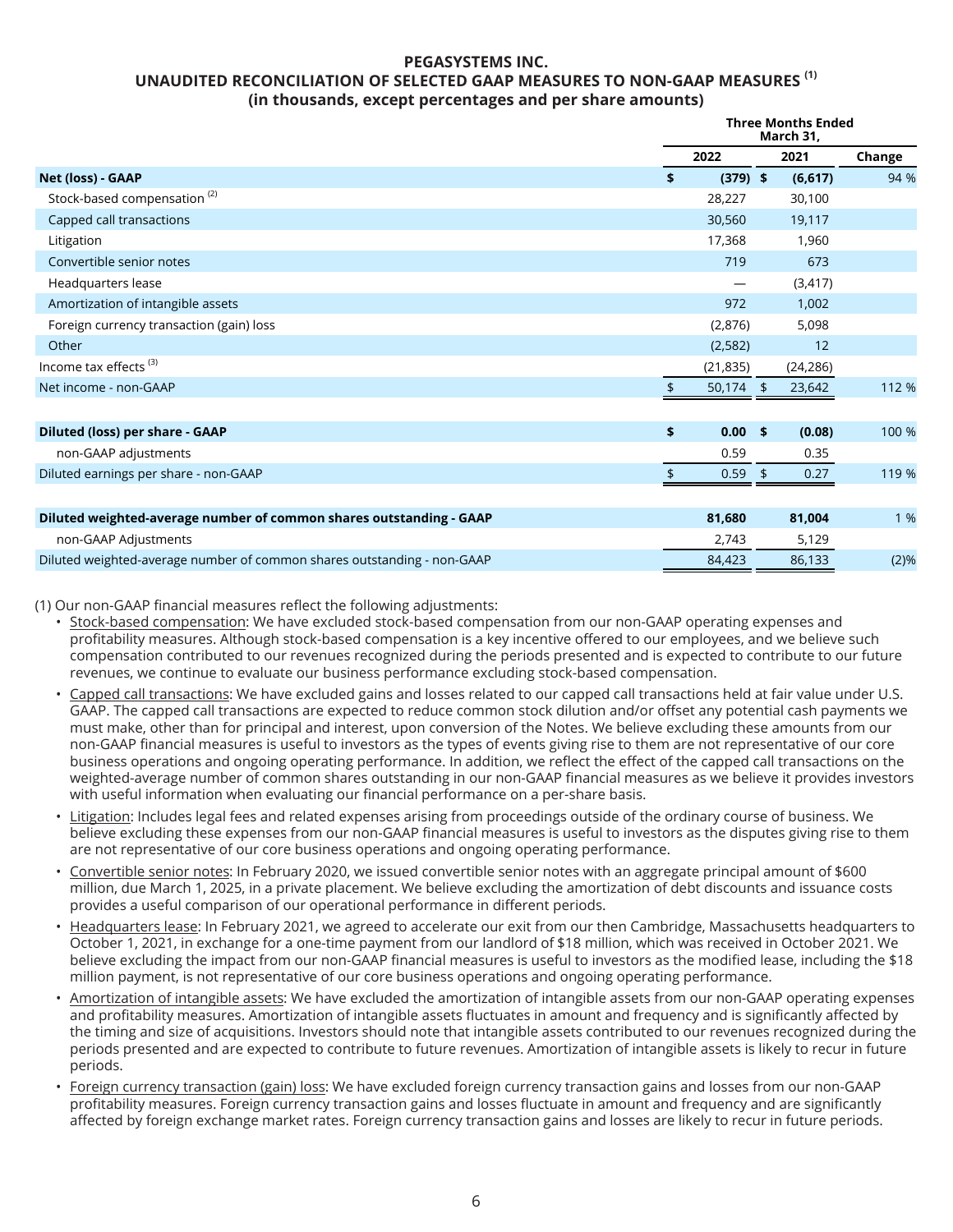• Other: We have excluded gains and losses from our venture investments and incremental expenses incurred integrating acquisitions and evaluating potential acquisitions. In addition, incremental fees were incurred in the three months ended March 31, 2021 due to the cancellation of in-person sales and marketing events due to the COVID-19 pandemic. We believe excluding these amounts from our non-GAAP financial measures is useful to investors as the types of events giving rise to them are not representative of our core business operations and ongoing operating performance.

#### (2) Stock-based compensation:

|                            | <b>Three Months Ended</b><br>March 31, |    |         |  |  |  |  |  |
|----------------------------|----------------------------------------|----|---------|--|--|--|--|--|
| (in thousands)             | 2022                                   |    | 2021    |  |  |  |  |  |
| Cost of revenue            | 6,378                                  | \$ | 5,925   |  |  |  |  |  |
| Selling and marketing      | 10,958                                 |    | 13,720  |  |  |  |  |  |
| Research and development   | 7,346                                  |    | 6,770   |  |  |  |  |  |
| General and administrative | 3,545                                  |    | 3,685   |  |  |  |  |  |
|                            | 28.227                                 |    | 30,100  |  |  |  |  |  |
| Income tax benefit         | $(5,311)$ \$                           |    | (5,991) |  |  |  |  |  |

#### (3) Effective income tax rates:

| <b>Three Months Ended</b><br>March 31, |      |
|----------------------------------------|------|
| 2022                                   | 2021 |
| 95 %                                   | 73 % |
| 22 %                                   | 22 % |

Our GAAP effective income tax rate is subject to significant fluctuations due to several factors, including excess tax benefits generated by our stock-based compensation plans, gains and losses on our capped call transactions, tax credits for stock-based compensation awards to research and development employees, and unfavorable foreign stock-based compensation adjustments. We determine our non-GAAP income tax rate using applicable rates in taxing jurisdictions and assessing certain factors, including our historical and forecasted earnings by jurisdiction, discrete items, and our ability to realize tax assets. We believe it is beneficial for our management to review our non-GAAP results consistent with our annual plan's effective income tax rate as established at the beginning of each year, given tax rate volatility.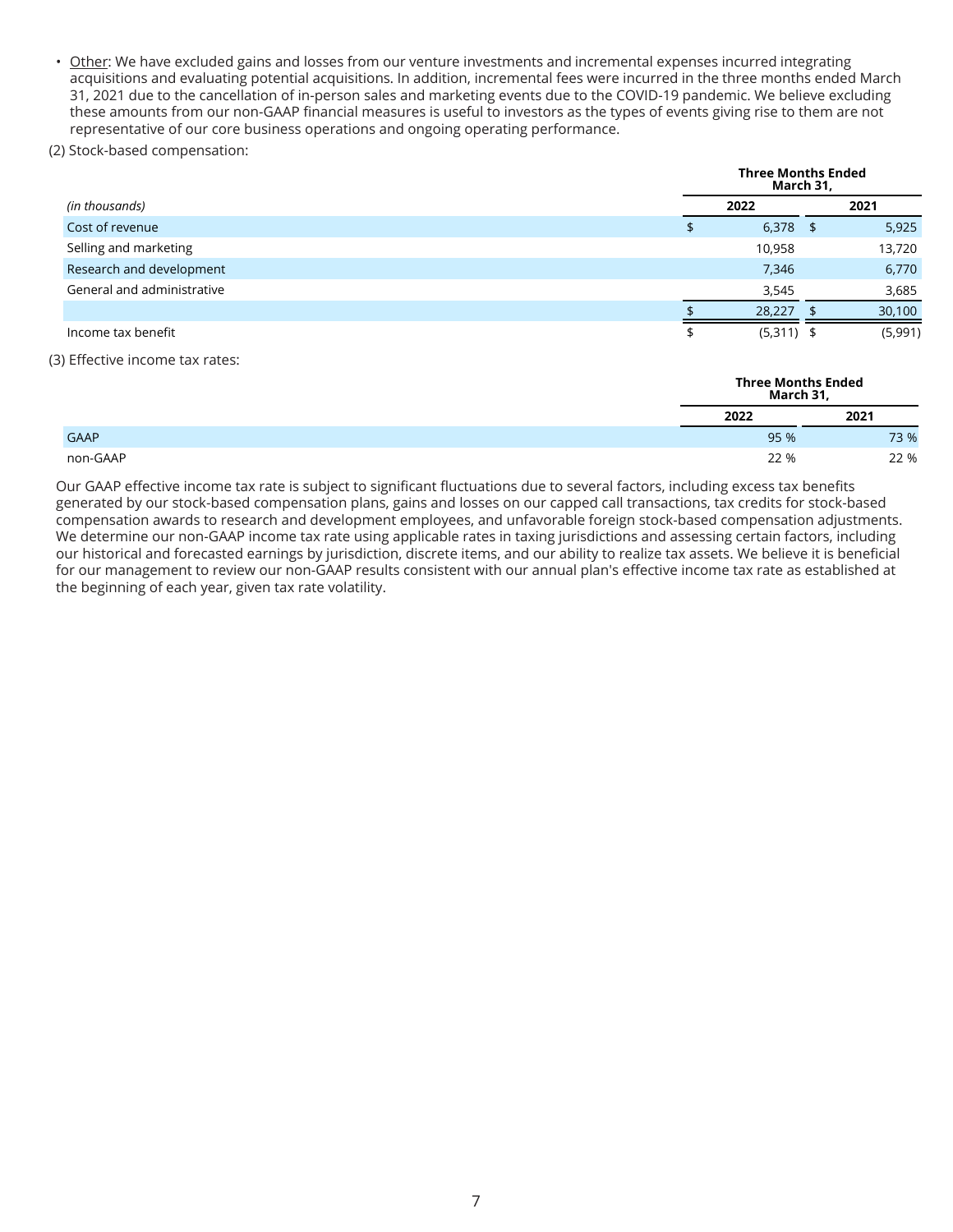#### **PEGASYSTEMS INC. UNAUDITED CONDENSED CONSOLIDATED BALANCE SHEETS (in thousands)**

|                                                         |               | March 31, 2022 |               | December 31, 2021 |
|---------------------------------------------------------|---------------|----------------|---------------|-------------------|
| <b>Assets</b>                                           |               |                |               |                   |
| Current assets:                                         |               |                |               |                   |
| Cash and cash equivalents                               | $\frac{1}{2}$ | 132,771        | $\frac{1}{2}$ | 159,965           |
| Marketable securities                                   |               | 199,401        |               | 202,814           |
| Total cash, cash equivalents, and marketable securities |               | 332,172        |               | 362,779           |
| Accounts receivable                                     |               | 171,181        |               | 182,717           |
| Unbilled receivables                                    |               | 226,052        |               | 226,714           |
| Other current assets                                    |               | 74,408         |               | 68,008            |
| <b>Total current assets</b>                             |               | 803,813        |               | 840,218           |
| Unbilled receivables                                    |               | 135,975        |               | 129,789           |
| Goodwill                                                |               | 82,031         |               | 81,923            |
| Other long-term assets                                  |               | 516,661        |               | 541,601           |
| <b>Total assets</b>                                     | \$            | 1,538,480      | $\sqrt{2}$    | 1,593,531         |
| Liabilities and stockholders' equity                    |               |                |               |                   |
| <b>Current liabilities:</b>                             |               |                |               |                   |
| Accounts payable                                        | \$            | 18,628 \$      |               | 15,281            |
| Accrued expenses                                        |               | 63,401         |               | 63,890            |
| Accrued compensation and related expenses               |               | 54,804         |               | 120,946           |
| Deferred revenue                                        |               | 290,873        |               | 275,844           |
| Other current liabilities                               |               | 7,309          |               | 9,443             |
| <b>Total current liabilities</b>                        |               | 435,015        |               | 485,404           |
| Convertible senior notes, net                           |               | 591,440        |               | 590,722           |
| <b>Operating lease liabilities</b>                      |               | 90,699         |               | 87,818            |
| Other long-term liabilities                             |               | 14,658         |               | 13,499            |
| <b>Total liabilities</b>                                |               | 1,131,812      |               | 1,177,443         |
| Total stockholders' equity                              |               | 406,668        |               | 416,088           |
| Total liabilities and stockholders' equity              | $\frac{1}{2}$ | 1,538,480      | $\frac{1}{2}$ | 1,593,531         |

#### **PEGASYSTEMS INC. UNAUDITED CONDENSED CONSOLIDATED STATEMENTS OF CASH FLOWS (in thousands)**

|                                                                              | <b>Three Months Ended</b><br>March 31, |           |
|------------------------------------------------------------------------------|----------------------------------------|-----------|
|                                                                              | 2022                                   | 2021      |
| Net (loss)                                                                   | \$<br>$(379)$ \$                       | (6,617)   |
| Adjustments to reconcile net (loss) to cash provided by operating activities |                                        |           |
| Non-cash items                                                               | 70,827                                 | 62,621    |
| Change in operating assets and liabilities, net                              | (55, 332)                              | (34, 354) |
| Cash provided by operating activities                                        | 15,116                                 | 21,650    |
| Cash (used in) provided by investing activities                              | (6,082)                                | 15,489    |
| Cash (used in) financing activities                                          | (35, 918)                              | (34, 794) |
| Effect of exchange rate changes on cash and cash equivalents                 | (310)                                  | (1,536)   |
| Net (decrease) increase in cash and cash equivalents                         | (27, 194)                              | 809       |
| Cash and cash equivalents, beginning of period                               | 159,965                                | 171,899   |
| Cash and cash equivalents, end of period                                     | 132,771                                | 172,708   |